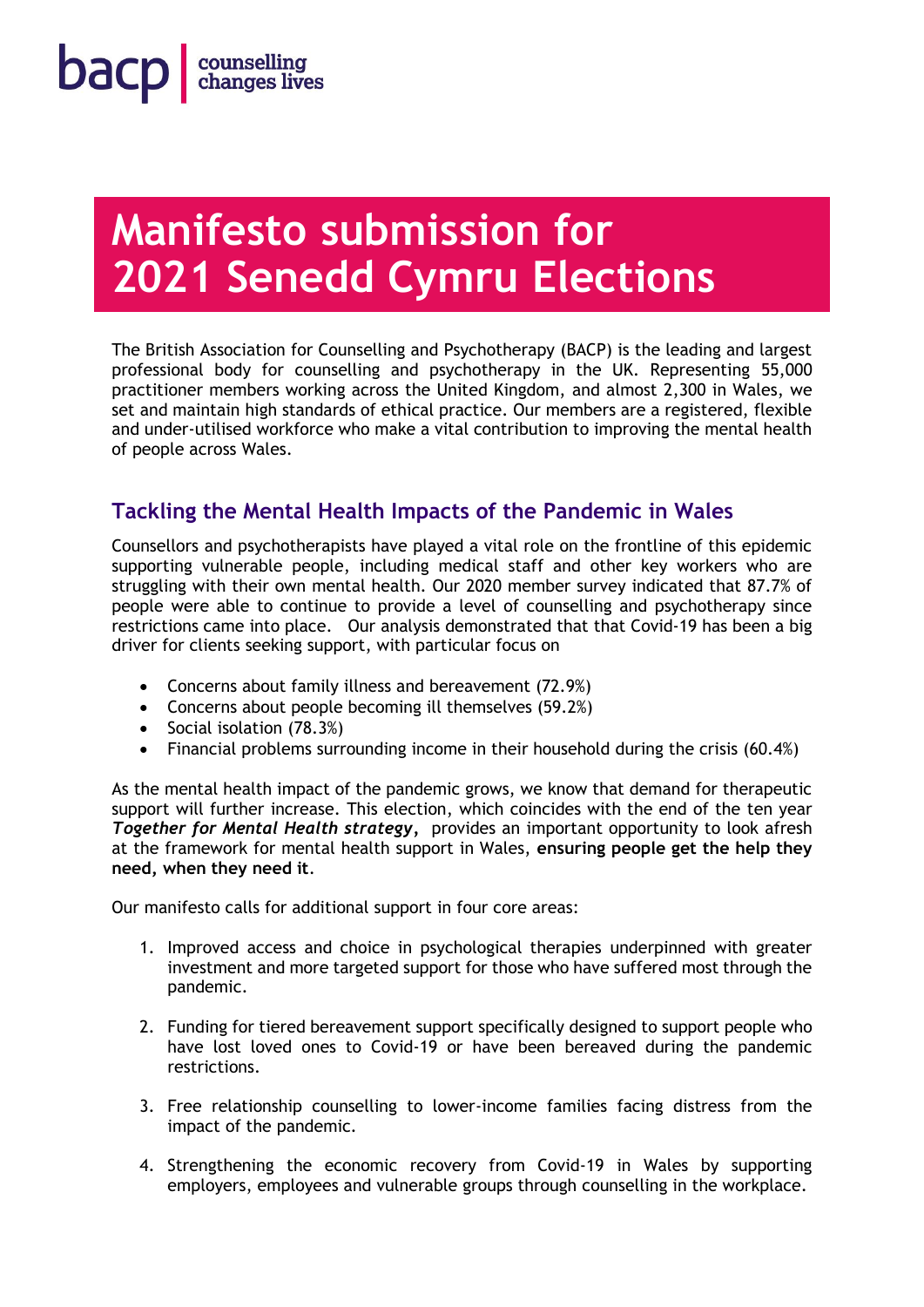## **Improving access and choice in psychological therapies**

The pandemic has demonstrated the increased importance of the psychological and counselling professions within the Mental Health workforce. Whilst we welcome the increased investment already made by the Welsh Government with the aim of improving access to psychological therapies, many people are still waiting far too long to get the treatment they need. Within secondary care there is a 26 week waiting time target for psychological therapies following assessment. However, a recent report from Health Inspectorate Wales found some people were still waiting up to two years to access psychological therapies.

Extensive analysis has shown that patients who receive their therapy of choice have better outcomes. However, the majority of people accessing psychological therapies in Wales are not offered choice of treatment or a choice on when and where they receive it.

Data is already showing an increase in demand for mental health services as a result of Covid-19 and at a time where workforce expansion is often given as a leading barrier to NHS mental health services being able expand quickly enough to meet the demands for help from the public, failing to fully capitalise on the skills of a highly trained workforce is wrong.

The voluntary and third sector has responded well to the pandemic, having the agility, skills and people to adapt to the needs evident in the communities which they serve. Third sector counselling services moved quickly to ensure that therapy was available to new and existing clients via telephone and online video platforms. It is vital that the sector is supported to continue to deliver services throughout and beyond the pandemic, building capacity within the sector.

The pandemic has also highlighted clear mental health inequalities, with a disproportionate impact on particular groups in society, such as those on a low income; people with an existing mental health condition; children and young adults, and people from Black, Asian and Minority Ethnic (BAME) communities. Supporting the mental health of these groups needs to be central to the design and delivery of all Mental health Services across Wales.

In line with Gofal, Mind Cymru and other partners in Wales we would like to see increased funding and support for psychological therapies to address the increased pressure on mental health services arising from the Covid-19 pandemic. This should also include a commitment to growing the workforce to meet increased demand.

### **BACP recommends:**

**Develop a new Mental Health Strategy to build upon** *Together for Mental Health***, that is person centred and aims to address inequalities through targeted provision, whilst committing to improving both access and choice of counselling and psychological therapies with additional funding for NHS and third sector providers, to ensure there is capacity to meet growing demand.**

**Reduce the 26-week waiting time target for psychological therapies over the course of the next Senedd with a clear and detailed timeline that sets out how this reduction will take place.**

**2** 

**British Association for Counselling and Psychotherapy** www.bacp.co.uk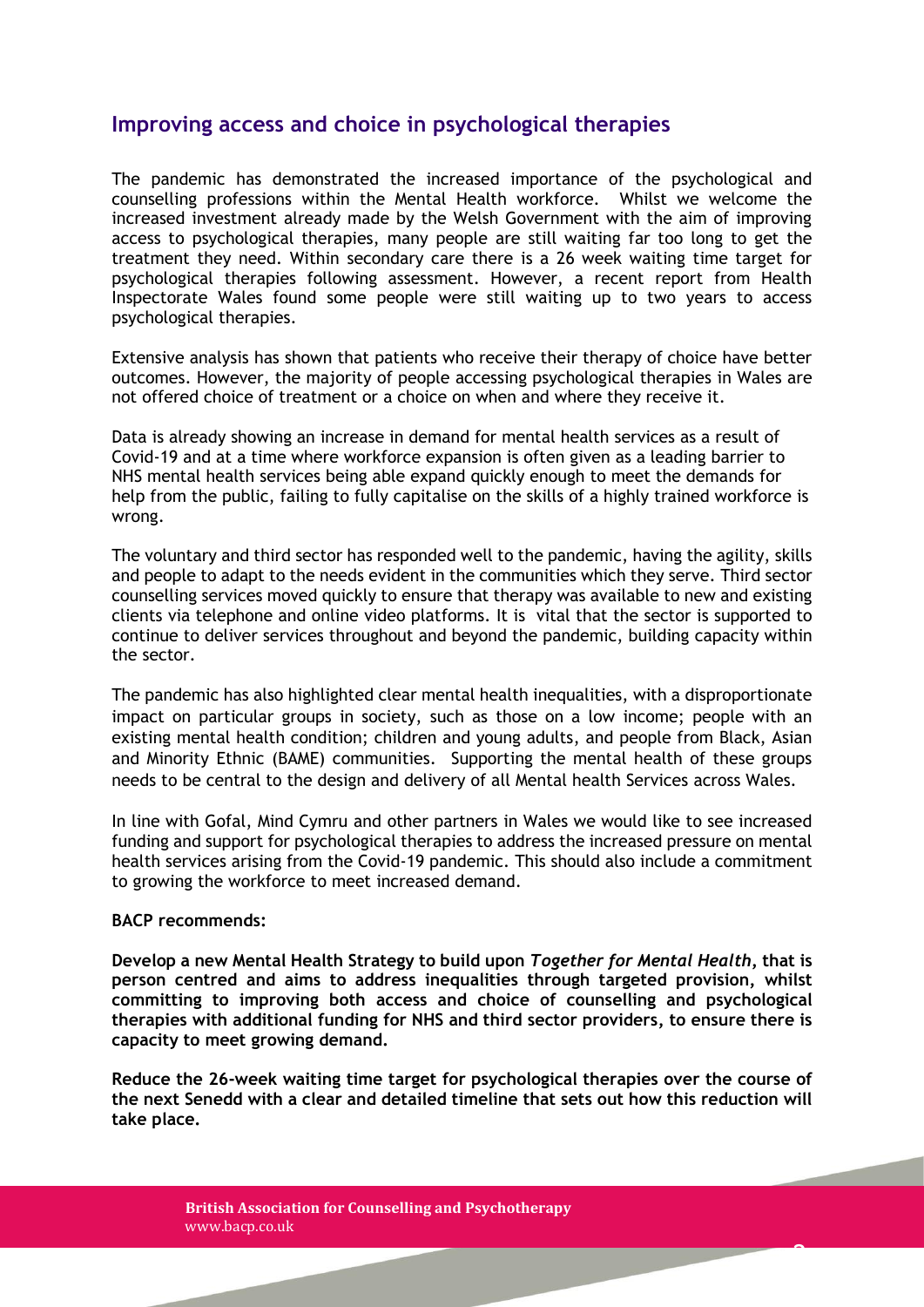**A commitment to developing psychological professions as an integral part of the future workforce to deliver the NHS Wales Long Term Strategy, underpinned by a clear mental health workforce strategy.** 

## **Urgent investment in bereavement support**

The Covid-19 pandemic has brought into sharp focus the importance of providing a structured range of bereavement and anticipatory grief support incorporating community, organisational and specialist responses. Too many families have not had easy access to psychological support during this most challenging time, extending the distress of the pandemic.

Quality bereavement support includes access to suitable immediate advice and assistance, peer support, group support and online support as well as also structured support such as 1-2-1 counselling and psychotherapy or group therapy. We would like to see this support offered routinely across Wales through a three-tiered community response model which recognises and responds to all who are bereaved:

- Tier 1 delivers supportive responses from existing community networks such as places of worship, neighbourhoods, clubs and societies and offers help and support including peer support and signposting to other services. This should be available for all bereaved people.
- Tier 2 combines the community responses with professional support such as a bereavement support organisation. This will be accessed by some bereaved people.
- Tier 3 provides specialist psychological 1 to 1 or group support which may include counselling or psychotherapy. This will be required by a smaller proportion of bereaved people.

## **BACP recommends:**

**We call on Welsh Government to provide more psychological help for the thousands of families bereaved by Covid-19, through investment into a new tiered model of bereavement support, available universally across Wales. Welsh Government should partner with the third sector to develop this holistic offer to those who lost loved ones over this most challenging period.** 

## **Supporting relationships and families**

Multiple studies have shown that the pandemic and lockdown measures has taken a toll on relationships, particularly amongst the under thirties, as many people have been forced to live closer together with some people and further apart from others.

Extensive evidence shows that adults in poor-quality and distressed relationships are much more likely to suffer from depression, anxiety and other mental health problems, and from poor physical health. There is also clear evidence that poor-quality parental relationships and inter-parental conflict in particular have a negative impact on children's mental health, leading to Adverse Childhood Experiences (ACEs) and effecting long-term life chances across many areas.

3

**British Association for Counselling and Psychotherapy** www.bacp.co.uk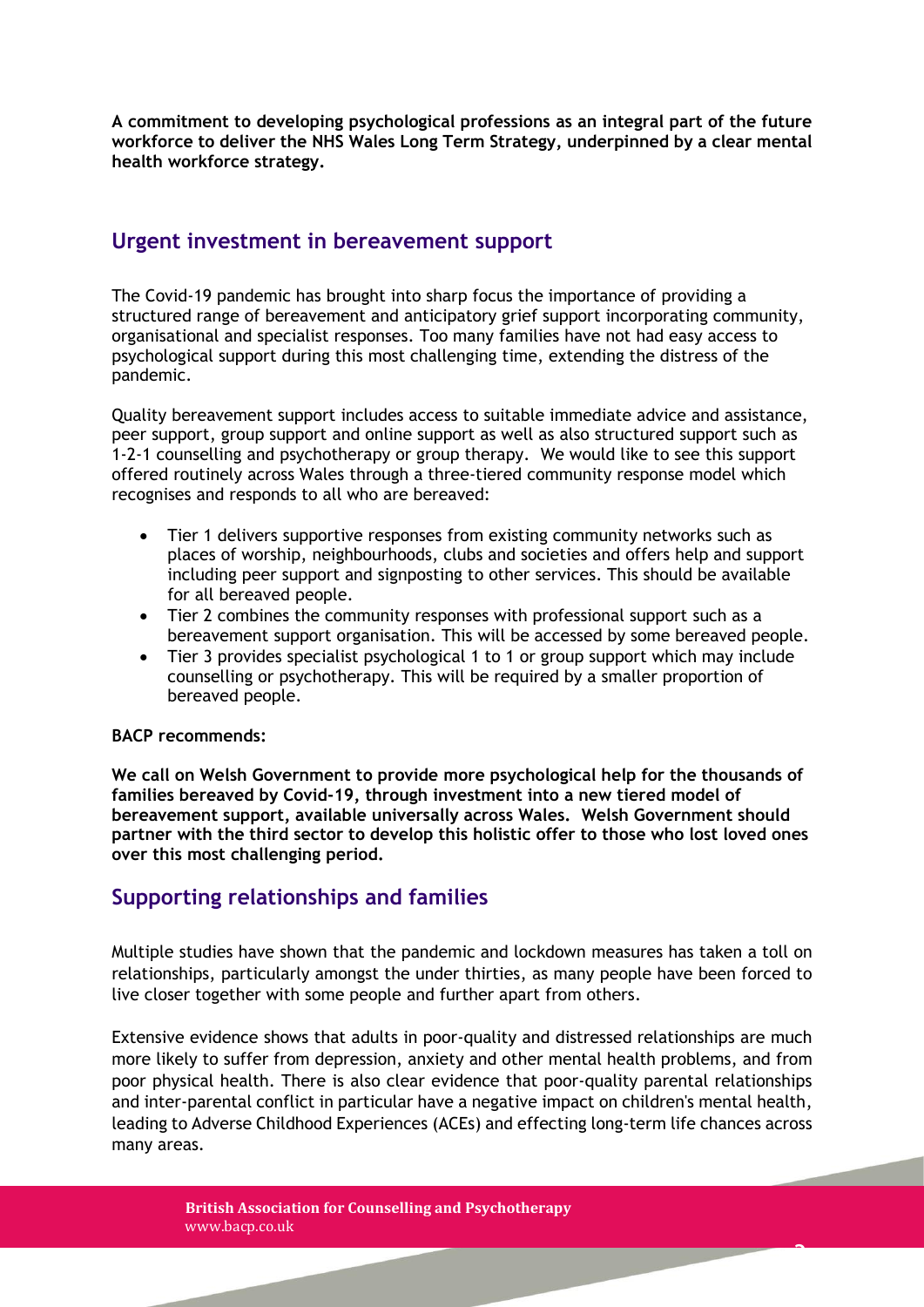Relationship counselling and couples therapy results in a significant change in relationship satisfaction. The cost of relationship counselling – which is not widely commissioned – can be a significant barrier to access for those on lower incomes. At present, the relationship support sector's ability to provide free or subsidised support rests largely on the resource it is able to draw in from clients' fees, which has fallen through the pandemic.

66% of Relate counsellors identified the limited availability of free relationship support as a barrier that inhibits more referrals/signposting between relationship support and debt advice. Whilst we know that high quality support is out there, too few families on lower incomes are currently able to access it.

We believe there is both a moral and fiscal argument for public investment to help address the gaps in relationship support for those on low incomes. A UK government-backed evaluation of UK-wide relationship support found that for every £1 invested the state could see £11.40 of savings.

**BACP Recommends:**

**Support the most vulnerable families in Wales by committing to provide free relationship counselling to lower-income families, through a national model of support across Wales.**

## **Workplace mental health**

Prior to the pandemic, we know at least three in ten employees suffer from mental health problems (ranging from short-term depression to chronic conditions), costing businesses up to £1000 per employee each year. The economic challenges stemming from the pandemic and the changing way in how people are working is further impacting on the mental health of the workforce.

Pre-Covid estimates from Deloitte UK (2020) put the cost to UK employers of poor mental health among employees at £42bn – £45bn each year; made up of absence costs of around £7bn, presenteeism costs between £27bn and £29bn and turnover costs of around £9bn. By investing in appropriate interventions, including workplace counselling, employers can significantly reduce the costs of disruption to their business and the wider economy.

Research has shown that workplace counselling can halve sickness absence in organisations and that have accessible services, provided as part of an EAP programme or in-house, return to work sooner, are more resilient, productive and less likely to become long-term sick.

### **BACP recommends:**

**Strengthen the economic recovery from Covid-19 in Wales by supporting employers, employees and vulnerable groups through ensuring universal access to counselling in the workplace.**

4

## **British Association for Counselling and Psychotherapy**

**British Association for Counselling and Psychotherapy** www.bacp.co.uk